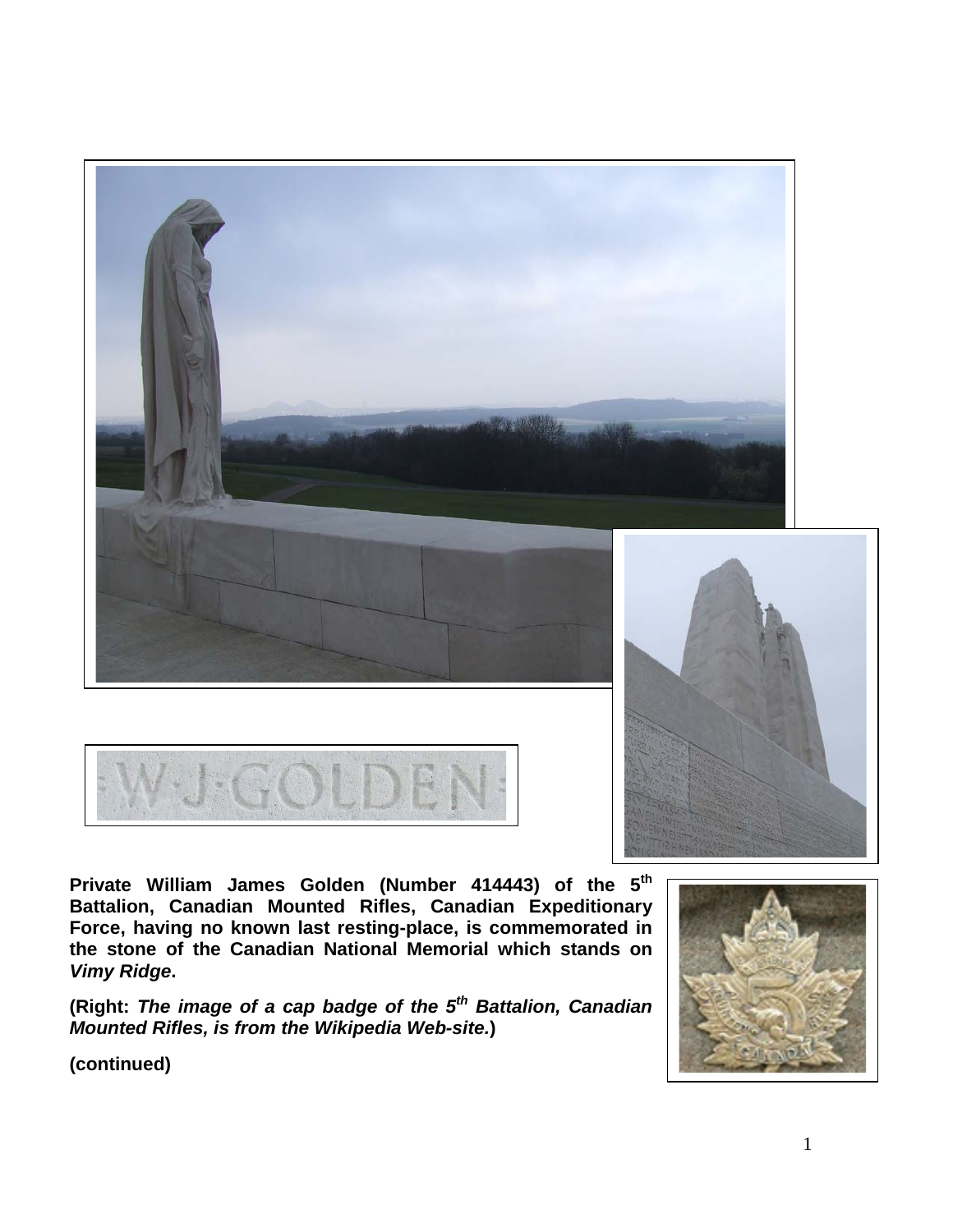**His occupations prior to military service recorded as those of both** *labourer* **and** *miner***, William James Golden may well have been the young man found on the passenger list of the SS** *Bruce* **on her crossing of September 12, 1912, from Port aux Basques in the Dominion of Newfoundland to North Sydney, Cape Breton, in the Canadian province of Nova Scotia. His destination documented as Sydney, he was likely travelling there to seek employment.**

**His first pay records show that it was on August 3, 1915, in the industrial city of Sydney, that the Canadian Army first remunerated Private Golden for his services to the Canadian Army, a date of enlistment confirmed by a first medical report. It was also then that he was**  *taken on strength* **by the 40th Battalion (***Nova Scotia***).**

**Four days afterwards, on August 7 and while still in Sydney, he underwent that aforementioned medical examination - which found him…***fit for the Canadian Over Seas Expeditionary Force* **- and was also attested by an official of the local magistrature.** 

**Finally, five days later again, on August 12, the Officer Commanding the 40th Battalion, Lieutenant-Colonel A.G. Vincent, concluded the enlistment formalities when he declared – on paper – that…***William James Golden…having finally been approved and inspected by me this day…I certify that I am satisfied with the correctness of this Attestation\*.*

*\*The 40th Battalion had been mobilized on May 11 of 1915 at Camp Aldershot in Nova Scotia and had undergone its early training there but it had then been relocated to Camp Valcartier in Québec on June 21. Thus it may well be that Private Golden travelled there, to Québec, during that five-day interim of August 7 to 12.*

**Despite having declared on his attestation papers of August 7 not to be married, it appears that this was not true. Records show that on July 6 of 1915, Private Golden was joined in matrimony to seventeen year-old Miss Florence (known as** *Flossie***) Joyce of (perhaps Freshwater) Carbonear, Newfoundland. The couple were wedded in the community of Sydney Mines by the local Church of England minister.**

**(Right:** *Canadian artillery being put through its paces at the Camp at Valcartier. In 1914, the main Army Camp in Canada was at Petawawa. However, its location in Ontario – but also at some distance from the Great Lakes – made it impractical for the despatch of troops overseas. Valcartier was apparently built within weeks after the Declaration of War***. – photograph (from a later date in the War) from** *The War Illustrated***)** 

**Two drafts from the 40th Battalion had already sailed before the parent unit itself crossed the Atlantic, seemingly to be employed upon arrival in England as re-enforcements for other units already serving on the Continent. It was on October 18, 1915, that Private Golden and the main body of the Battalion took ship in the port of Québec – in the company of the 41st Battalion of Canadian Infantry – embarking onto His Majesty's Transport** *Saxonia\****.**



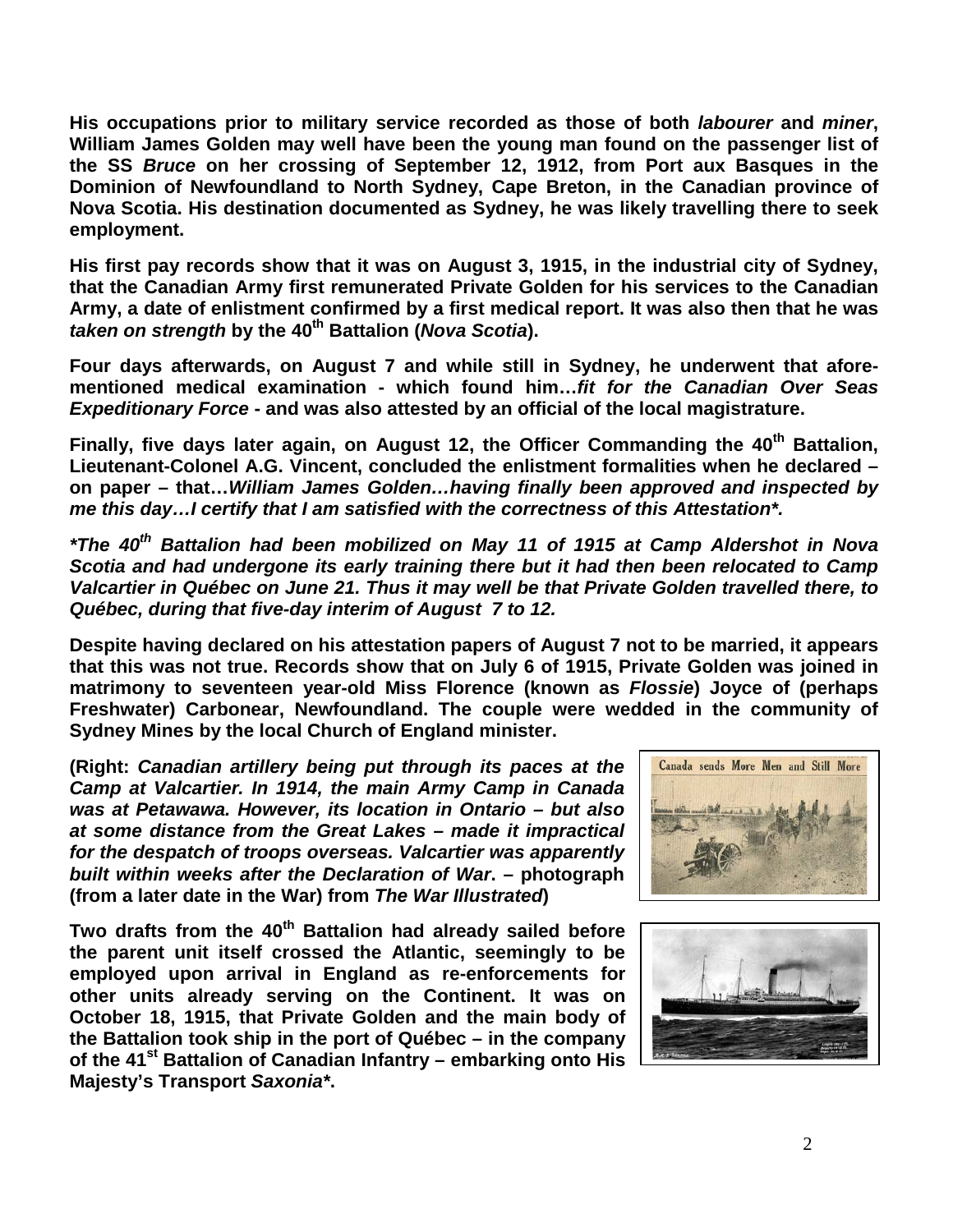*\*For some six months during the early days of the Great War, the vessel had served to accommodate German prisoners of war. In March of 1915 she then had reverted to service as a troop transport.* 

**(Preceding page:** *The image of the Royal Mail Ship Saxonia is from the Old Ship Picture Galleries web-site.)*

**The vessel sailed on the same October 18, then to dock in the English south-coast naval port of Plymouth-Devonport ten days later, on October 28. Private Golden's 40th Battalion was subsequently transported by train the relatively short distance to the fledgling Canadian military camp then being established in the vicinity of the villages of Liphook and Bramshott – to which latter community the camp owed its name - in the southern English county of Hampshire.** 

**The 40th Battalion was apparently the first Canadian unit to be stationed there.** 

**(Right above:** *The harbour of Plymouth-Devonport as it was almost a century after the Great War – a lot less busy nowadays* **- photograph from 2013)**

**(Right:** *Royal Canadian Legion flags amongst others adorn the interior of St. Mary's Church in the English village of Bramshott.* **– photograph from 2016)**

**But for exactly how long the unit** *remained* **posted at** *Camp Bramshott* **is not clear: the 40th Battalion, originally destined to be a unit of 9th Canadian Infantry Brigade of the soon-to-be 3rd Canadian Division, apparently soon afterwards would become re-designated as a reserve battalion\* and was then to be transferred to the Kentish coast, to** *East Sandling Camp***. When exactly this transfer came about is not clear, but it may well have been as early as February of 1916, as some individual medical reports, including some of Private Golden himself, suggest.**

**But there are others that show that he was still stationed at** *Camp Bramshott* **until almost the end of January of the New Year, 1917.**

*\*Before the end of the Great War, Canada was to have despatched overseas two-hundred fifty battalions – although it is true that a number of these units, particularly as the conflict progressed, were below full strength. At the outset, these Overseas Battalions all had aspirations of seeing active service in a theatre of war.*

*However, as it transpired, only some fifty of these formations were ever to be sent across the English Channel to the Western Front. By far the majority remained in the United Kingdom to be used as re-enforcement pools and they were gradually absorbed, particularly after January of 1917, by units that had by then been designated as Canadian Reserve Battalions.*

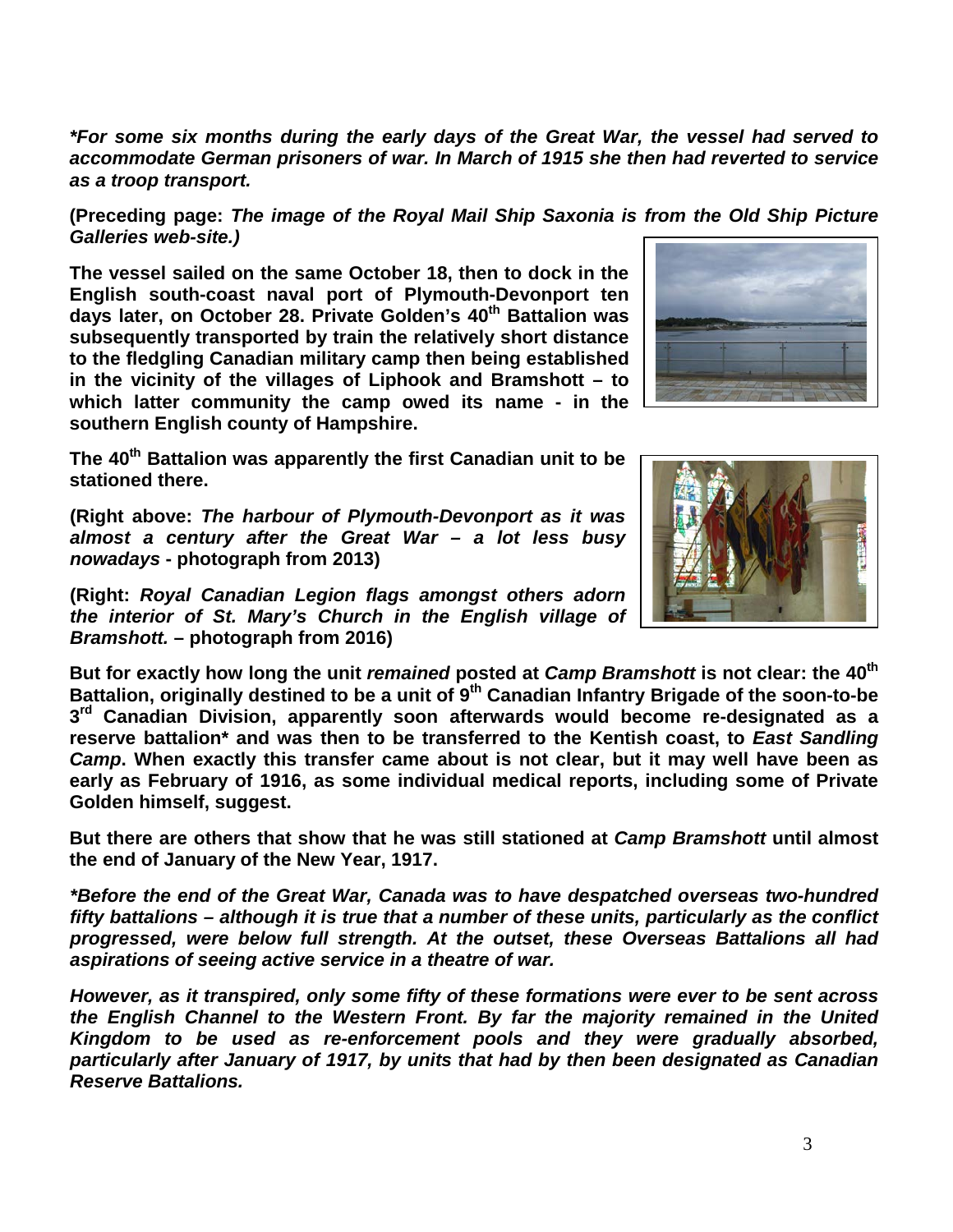**In the meantime, a disciplinary incident occurred which may have had a bearing on his later hospitalization: Private Golden, on December 7, 1916, was charged with having been AWL (***Absent Without Leave***), a misdemeanor for which, having been found guilty, he was to forfeit two days' pay.**

**Two weeks and a day later, on December 22, he was admitted into Connaught Military Hospital at the nearby British Army complex at Aldershot. There he was diagnosed as having contracted a venereal problem. At the time it may have appeared to be a mild case as Private Golden was discharged from medical care just five days afterwards.**

**But he was back there again, for the same complaint, on January 8 and, on this occasion remained in hospital receiving treatment for fourteen days before his release on the 22nd day of that month.**

Logically it was during the subsequent short period of thirteen days that the 40<sup>th</sup> Battalion **was transferred to** *Shorncliffe* **as Private Golden was once again in need of medical attention and admitted into the** *Moore Barracks* **Military Hospital which served** *Shorncliffe***, on February 4.**

**At this point the records become unclear but it would appear that Private Golden was discharged from** *Moore Barracks* **Hospital on February 5 to return on several occasions as an out-patient… either that or he remained at** *Moore Barracks* **until that February 18 after which he then became an out-patient.** 

**In either case, he was not to be definitively declared cured until after a final visit to the hospital on April 23 of 1916.**

**And apparently April 23, according to his personal dossier, was also to be the day on which he was transferred to** *active service* **on the other side of the English Channel (see further below).**

**Private Golden was also to suffer financially for his medical misfortune. His pay records suggest that some twenty dollars was deducted from his pay to partially allay the costs of his hospitalization\*.**

**\****The Army did not look kindly on soldiers who contracted venereal disease; even though it was not always adhered to - less and less so as the war progressed - there was in place a policy to penalize men who found themselves so diagnosed – as much as half their pay plus the ten-cents per day field allowance was often forfeited.*

*Officers were usually treated more kindly and often the diagnosis was documented as NYD (Not Yet Determined) or even PUO (Pain – or Pyrexia (fever) – of Unknown Origin), thus allowing those afflicted to avoid any penalty – or stigma.*

**(Right:** *Little remains of Shorncliffe Military Camp today apart from a barracks occupied by Gurkha troops. The Military Cemetery almost alone serves as a reminder of the events of a century ago.* **– photograph from 2016)**

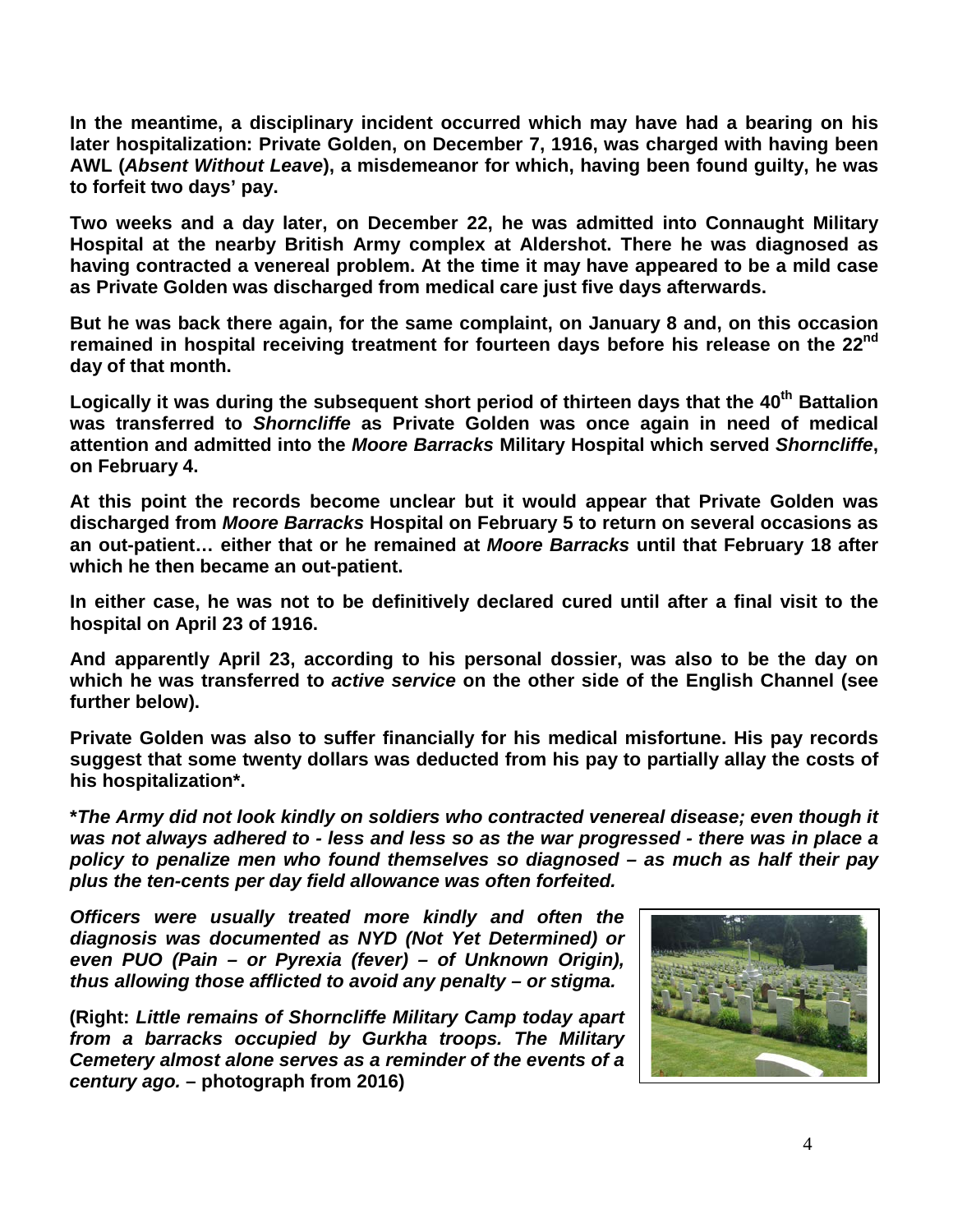5

*East Sandling* **was a subsidiary of the large Canadian military complex of** *Shorncliffe* which had seen the arrival and departure through its gates of the 2<sup>nd</sup> Canadian Division **when it left for the Continent in September of 1915. It had also witnessed the transfer of units of the 3rd Canadian Division during the autumn of 1915 and the winter which followed, as they** *also* **left England through the nearby harbour and town of nearby Folkestone, to disembark some two hours later in Boulogne on the French coast opposite.**

**Private Golden,** *struck off strength* **by the 40th Battalion and transferred on paper to the 5th Battalion of the Canadian Mounted Rifles, was now to follow in the footsteps of those other units, sailing for France during the night of April 23-24, 1916. On that latter date he reported to the Canadian Base Depot established by that time in the vicinity of the French industrial city of Le Havre, situated on the estuary of the River Seine…and he also became** *Trooper* **Golden8\*.**

*\*Even though no longer Mounted, the CMR retained the designation of Trooper.*

**(Right above:** *A view of the coastal town of Folkestone almost a century later as seen from the top of the white cliffs of nearby Dover* **– photograph from 2009)**

**(Right below:** *An image of the French port of Boulogne at or about the time of the Great War* **– from a vintage post-card)**

**It was to be three weeks less a day, the date May 13, 1916, before Trooper Golden was despatched from the Base Depot to join his new unit. He did so as one of a re-enforcement draft of thirty-nine** *other ranks* **recorded in the 5th CMR War Diary as having reported** *to duty* **on April 14 to** *Camp "F"* **in the rear area adjacent to the** *Ypres Salient***, Belgium.**

**\* \* \* \* \***

**The 5th Battalion of the Canadian Mounted Rifles, originally recruited in the area of the Eastern Townships of Québec, was a component of the 8th Canadian Infantry Brigade\*, itself an element of the 3rd Canadian Division. The 3rd Division had begun to form in France in December of 1915 – officially coming into being at mid-night of December 31, 1915, and January 1, 1916.** 

**By that time, the 5th CMR had been on the Continent for some two months, since October 24, 1915.**

**(Right above:** *Some of the farmland in the area of Messines - near to where the 5th CMR was to first serve - a mine crater from the time of the 1917 British offensive in the foreground* **– photograph from 2014)**





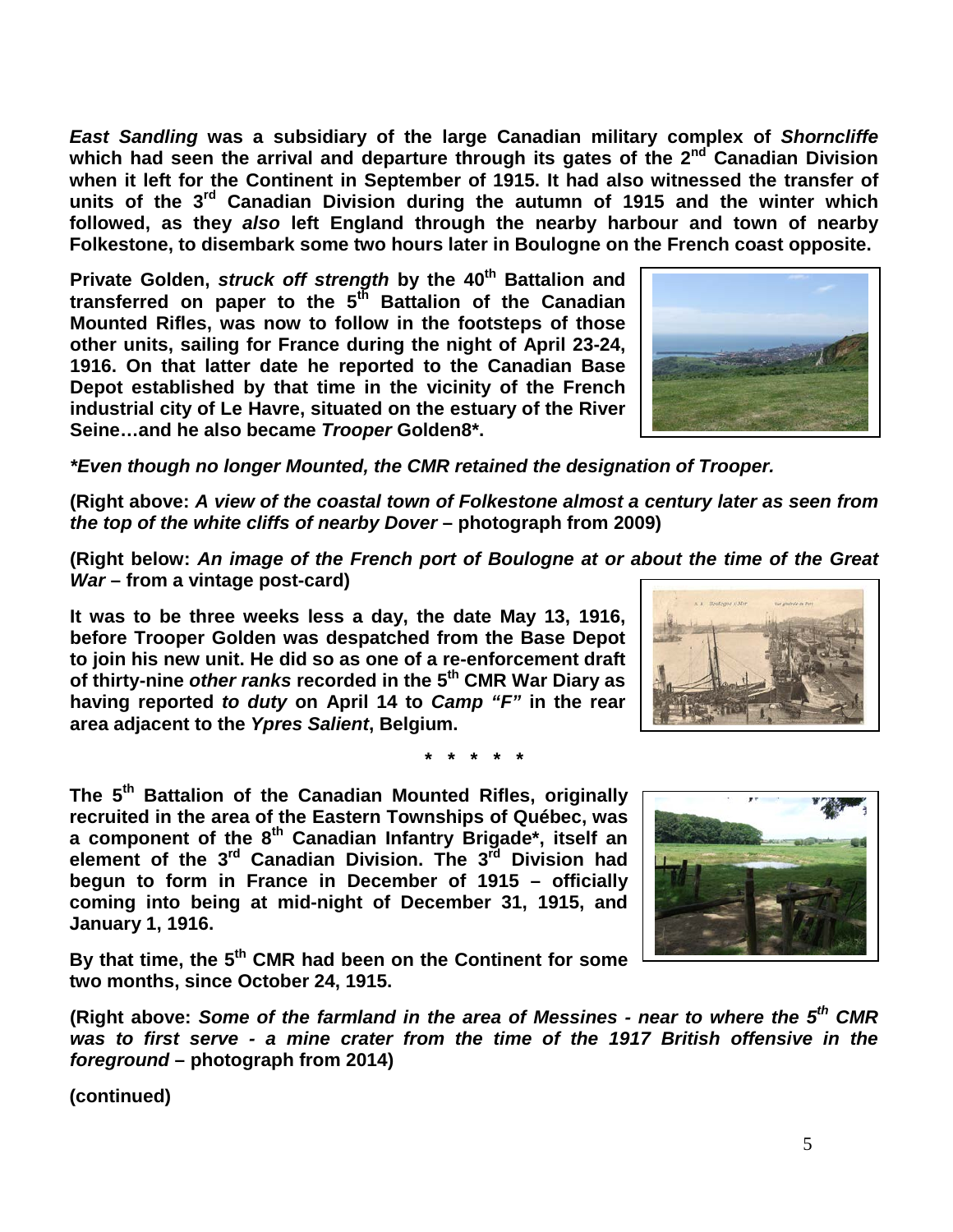*\*All of the 8th Brigade's four infantry battalions, as of January 1, 1916, were dis-mounted Canadian Mounted Rifles, the 1st, 2nd, 4th and 5th Battalions. Prior to that, the 5th Regiment, CMR, had been a unit of the 2nd Mounted Rifle Brigade and the troopers had, as the name implies, horses.* 

*In order for the unit to become an infantry battalion, not only were the Regiment's horses sent elsewhere – often to officers serving behind the lines – but the Regiment, not being of regular infantry battalion strength, had to absorb personnel from other Mounted Regiments, units which, while not immediately disbanded, were thereafter no longer active. Thus on January 1, 1916, the CMR Regiments became CMR Battalions.*

**From that end of October, 1915, until almost a year later in 1916 (see below), the 5th CMR was to be stationed in Belgium; at first it had served at the southern end of the front there, just before the trenches crossed over the frontier into France – Messines and Kortepyp, right on the border, in the forward area and Meteren to the rear are three place-names which often appear in the Battalion War Diary.** 

**It was those first three months of 1916 which afforded to the 5th CMR Battalion personnel the occasion to learn much about the rigours, the routines and the perils of life in – and out of – the trenches\*.**

*\*During the Great War, British and Empire (later Commonwealth) battalions had their time more or less equally divided into three postings: in theory a week was to be spent in the front lines, at times little more than a few metres separating them from the enemy forward positions; a second week was then served in support positions, perhaps a hundred metres or so behind the front; the unit was then withdrawn into reserve – either Brigade, Divisional or Corps Reserve, the former being the nearest to the forward area, the latter the furthest away.* 



*Of course, things were never as neat and tidy as set out in the preceding format and troops could find themselves in a certain posting at times for weeks on end.*

**(Right above:** *A photograph of Canadian troops in support positions somewhere on the Somme in the autumn of 1916, only months earlier having been equipped with those steel helmets and, less visible, British Short Lee-Enfield Mark III Rifles* **– from** *Illustration***)**

In the latter half of March the 3<sup>rd</sup> Canadian Division had been transferred to the vicinity of *Maple Copse* **in the** *Ypres Salient***, in a sector just south-east of venerable city of Ypres (today** *Ieper***. As for the 5th Battalion, CMR, it marched through Ypres to its positions on March 24.**

**The 3rd Canadian Division's area of responsibility in the** *Ypres Salient* **was the sector surrounding** *Maple Copse***; it comprised such places as the village of** *Hooge***, and those positions that now went by English names such as** *Sanctuary Wood***,** *Hill 60***,** *Railway Dugouts* **and** *Mount Sorrel***, a promontory which was to lend its name to the upcoming confrontation.**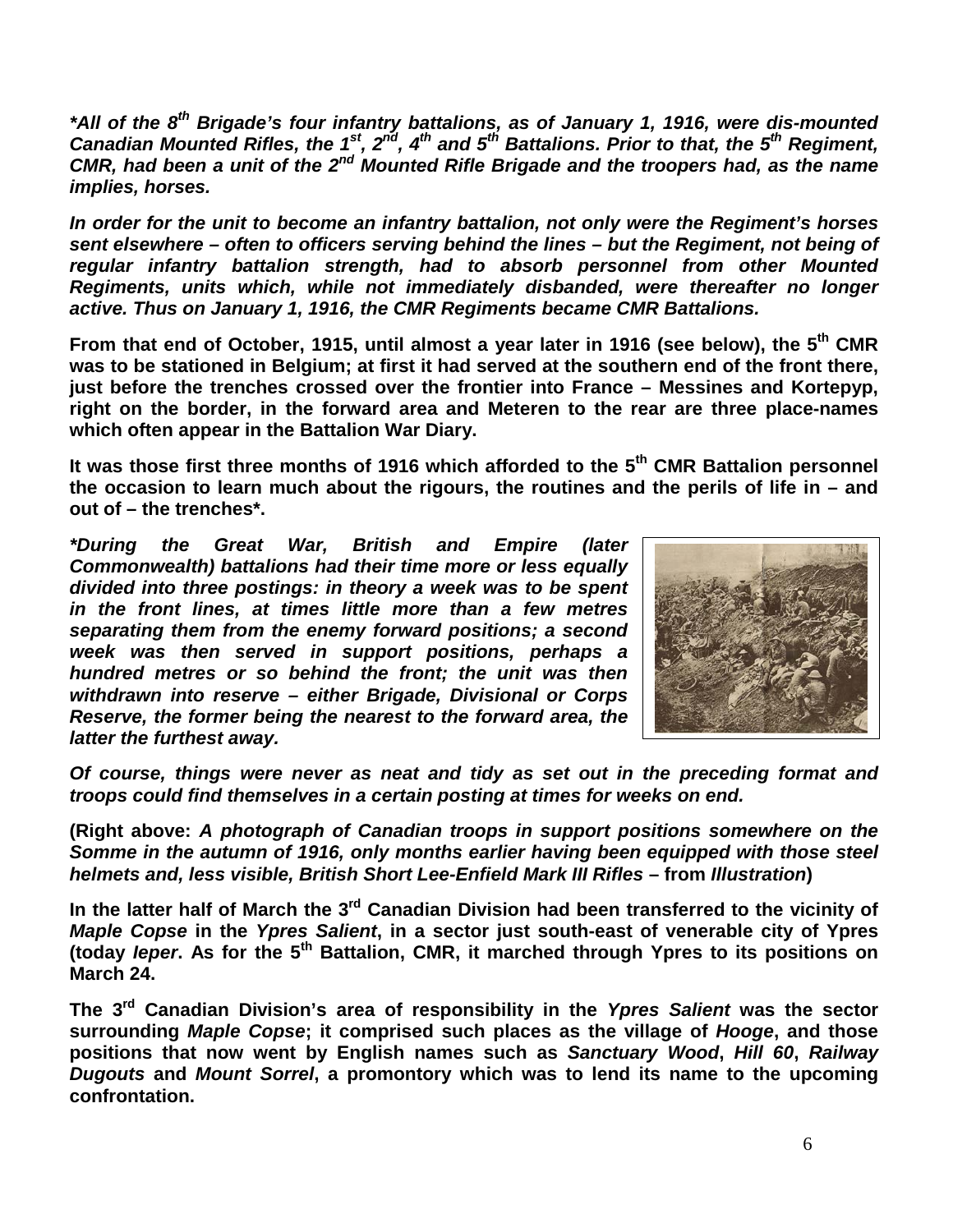But first, in April, it had been the 2<sup>nd</sup> Canadian Division, in a sector to the south of Ypres **and towards the Franco-Belgian frontier, which was to receive the attention of the German Army for a few days. For** *those* **troops, this period was not to be as tranquil as that being experienced during the same time by the 5th Battalion CMR and the other units of the Canadian 3rd Division.**

**The** *Action at the St. Eloi Craters officially* **took place from March 27 until April 17 of that spring of 1916. St- Éloi was a small village some five kilometres to the south of the Belgian city of Ypres and it was here that the British had excavated a series of galleries under the German lines, there to place quantities of explosives which they detonated on that March 27 and then followed up with an infantry assault.** 

**After a brief initial success the attack had soon bogged down and by April 4 the Canadians were replacing the by-then exhausted British troops. They were to have no more success than had the British, and by the 17th of the month, when the battle was called off, both sides were back where they had been some three weeks previously – and the Canadians had incurred some fifteen-hundred casualties.**



**(Right above:** *A purported attack in the aftermath of the exploding of a mine under enemy lines* **– from** *Illustration***)**

**However, as previously noted, this confrontation was a 2nd Division affair and Trooper**  Golden and the other personnel of the 5<sup>th</sup> Battalion CMR during that period would likely **have been disturbed by only the noise of the German artillery some kilometres away.**

**However, it was to be only some seven weeks after the action at St-Éloi that the relative calm of the 3rd Canadian Division's trenches in the south-east Sector of the** *Ypres Salient* **was to be shattered by the German attack at** *Mount Sorrel***.**

**By the time of the arrival of his draft's arrival at Camp "F" on May 14, 1916, the 5th Battalion CMR had already concluded its first three tours in the forward area of** *the Salient* **and, as has been seen, had retired to the rear area not far-distant from the community of Zillebeke. Only forty-eight hours later again, the unit was to commence its** *fourth* **tour – and Private Golden's** *first***.**

**\* \* \* \* \***

**It was from June 2 to 13-14 that the confrontation at** *Mount Sorrel* **- and in the area of**  *Sanctuary Wood, Maple Copse***,** *Hooge***,** *Railway Dugouts* **and** *Hill 60* **- between the German Army and the Canadian Corps was to be played out.** 

**The Canadians had apparently been preparing an attack of their own on the enemy positions which dominated the Canadian trenches when the Germans delivered an offensive, overrunning the forward areas and, in fact, rupturing the Canadian lines, an opportunity which fortunately they never chose to – or** *could* **- exploit.**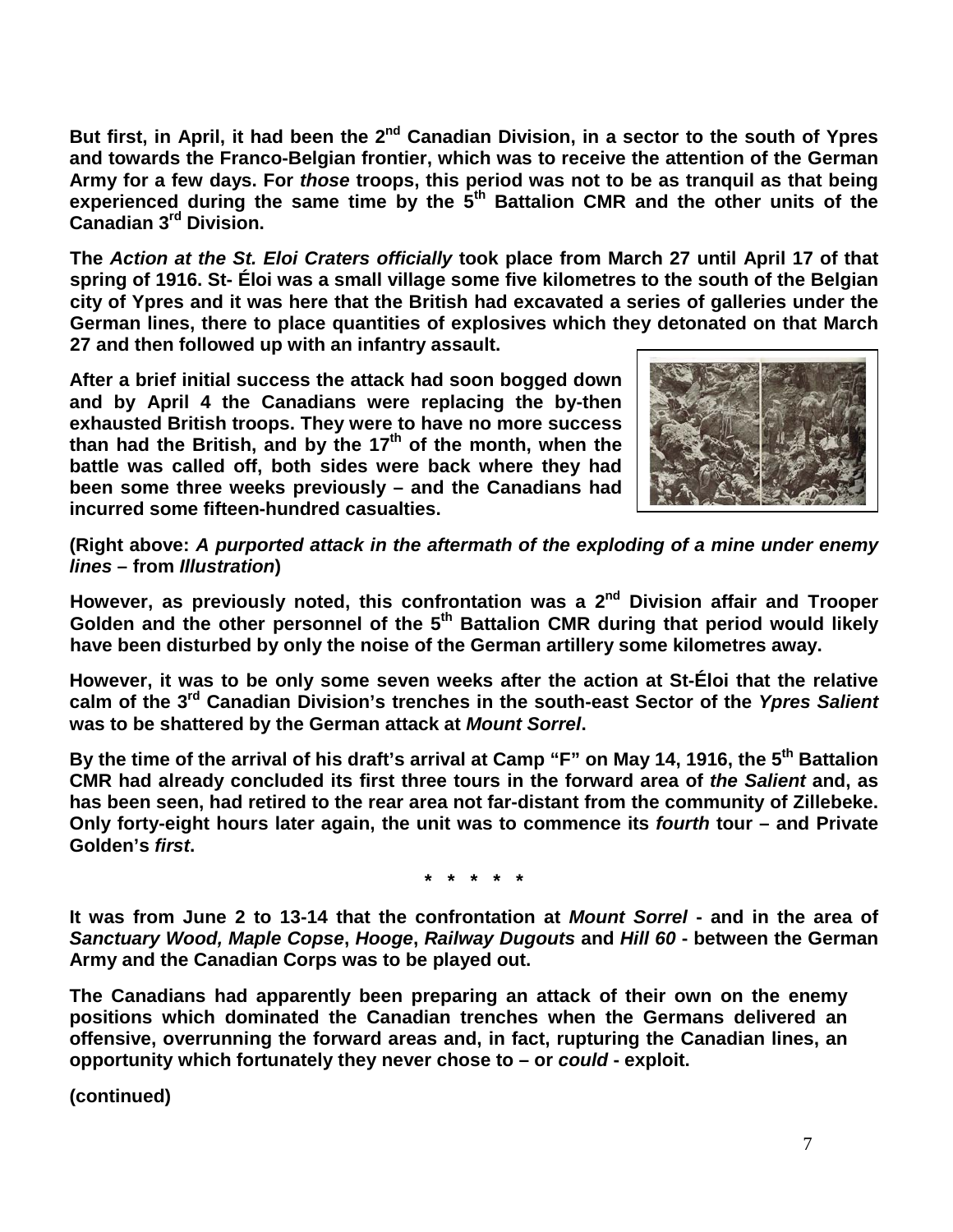**(Right below:** *Remnants of Canadian trenches dating from 1915-1916 at Sanctuary Wood* **– photograph from 2010)**

**The Commander of the Canadian Corps, Sir Julian Byng, reacted by organizing a counter-attack on the following day, an assault intended to, at a minimum, recapture the lost ground. However, badly organized, the operation was a horrendous failure, many of the intended attacks never went in – those that did went in piecemeal and the assaulting troops were cut to pieces - the enemy remained where he was and the Canadians were left to count an extremely heavy casualty list.**

**(Right:** *The Canadian memorial which stands atop Mount Sorrel just to the south-west of the city of Ypres* **(***today Ieper***)** *whose spires and towers may be perceived in the distance* **– photograph from 1914)**

**On that June 2, the 5th CMR was serving in Brigade Support at**  *Maple Copse***, having been posted there since the night of May 31-June 1.**

**The following are excerpts taken from the War Diary of the 5th Battalion, Canadian Mounted Rifles, entry of June 2, 1916:** *A red letter day in the history of the Battalion, ever to be remembered by those who lived through it. In the early morning, enemy sprung a mine in part of line held by 4th CMR Battalion and began a bombardment of the Brigade area… and all the ground in MAPLE COPSE and vicinity. The men were kept under cover as much as possible…*



**(Right above:** *Maple Copse Cemetery, adjacent to Hill 60, in which lie many Canadians killed during the days of the confrontation at Mount Sorrel* **– photograph from 2014)**

**A new defensive front line was organized later that day, to be consolidated as much as possible before being used as a jumping-off position for the counter-attack which began at ten minutes past seven on the following morning, June 3.** 

**It is not clear exactly what role the 5th CMR played: it held**  *Maple Copse* **all day during a bombardment so intense that apparently no-one could ascertain exactly what was happening elsewhere; attempts were also made to communicate with the survivors of the 4th CMR Battalion which had been holding the front-line at the time of the attack but which had been isolated ever since that time.**



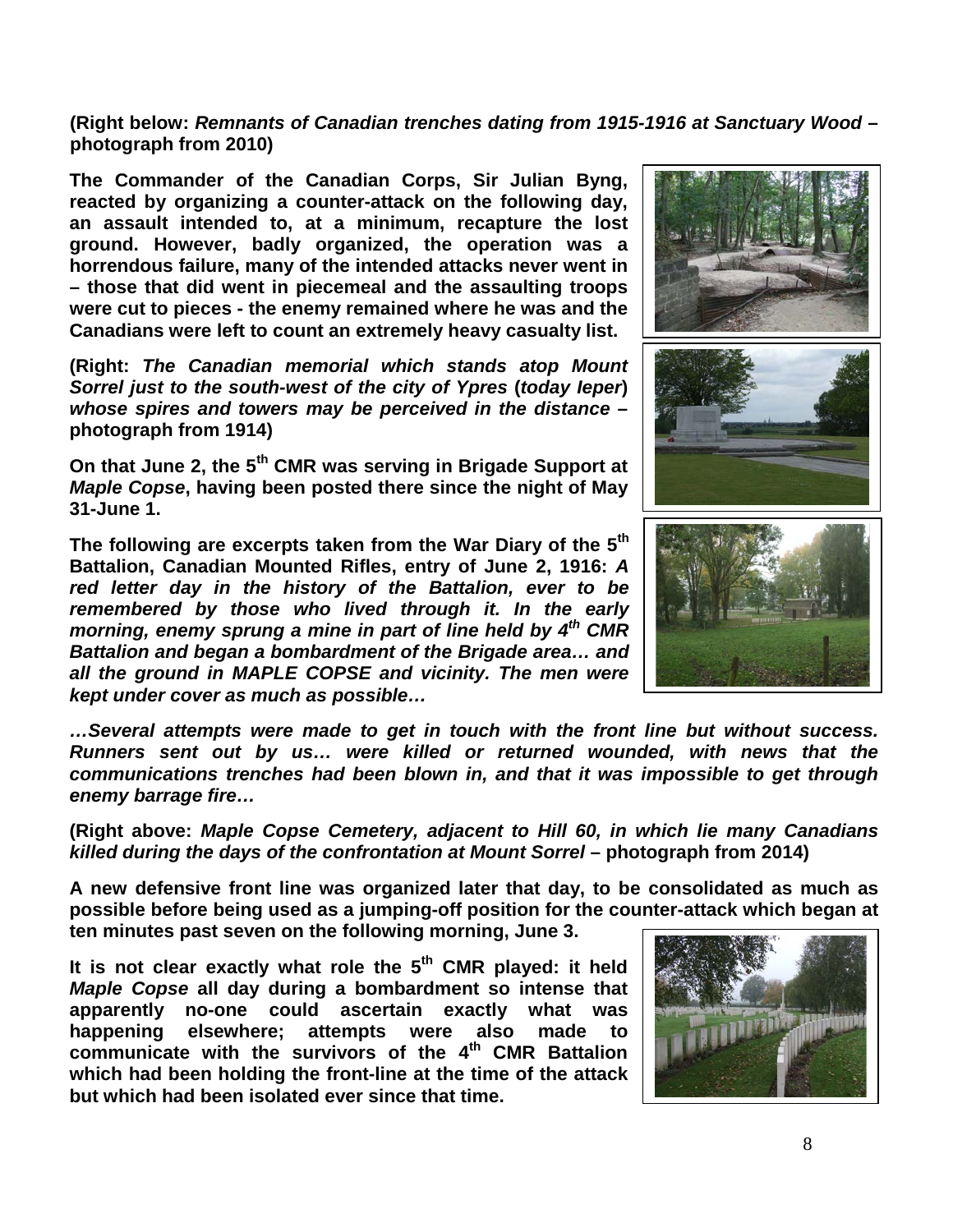**(Preceding page:** *Railway Dugouts Burial Ground (Transport Farm) today contains twentyfour hundred fifty-nine burials and commemorations.* **– photograph from 2014)**

Later that evening, when the 5<sup>th</sup> CMR was relieved and ordered to retire, it was found to have incurred a total of three-hundred ninety-three casualties. The 8<sup>th</sup> Canadian infantrv **Brigade during those same two days, June 2 and 3, had incurred a total of one-thousand nine-hundred fifty – an almost fifty per cent casualty rate.**

**(Right:** *Hill 60 as it remains a century after the events of 1916 and 1917 in the area of Mount Sorrel, the village of Hooge, Sanctuary Wood and Maple Copse: It is kept in a preserved state – subject to the whims of Mother Nature – by the Belgian Government.* **– photograph from 2014)**

**So severe had the losses been that the 8th Brigade – and thus the 5th CMR Battalion – was to play no further role in the action at** *Mount Sorrel***.**



**From June 5 when the unit had been withdrawn, until July 16, the 5th CMR Battalion stayed in the area of Steenvoorde, a French community well to the west of Ypres and** *the Salient***, there to re-enforce and also to re-organize. It was not until the 19th of that July, having at first travelled by train before marching through the south-eastern outskirts of Ypres itself, that it once more took its place in the forward area close to Zillebeke, just down the line to the west of the area of** *Maple Copse***.** 

**There for four days, with little or no infantry action reported, the unit still incurred ten**  *killed***, twelve** *wounded* **and eight** *shell-shocked***. Thus the routine of trench warfare recommenced with the Battalion closer to Ypres itself during this cycle than it had been previously.** 

**(Right below:** *An aerial photograph, taken in July of 1915, which shows the shell of the medieval city of Ypres, an image entitled Ypres-la-Morte* **(Ypres the Dead)** *– By the end of the conflict there was little left standing. –* **from** *Illustration***)**

**On August 22 the War Diarist noticed – and noted – an influx of British and Irish troops in the sector, units which had been transferred from a place called** *the Somme***. These troops were soon relieving the Canadians who were being withdrawn from Belgium. On August 23 it was to be the turn of the 5th CMR and, as if to mark a special occasion…** *Baths at POPERINGHE allotted to Battalion from 7.30 am until 12 noon, accommodation 150 per hour.*



**The 5th CMR Battalion then withdrew once again to the area of North Steenvoorde in northwestern France where it was to remain until September 7. The area had been transformed into a training-zone for what was optimistically termed by its planners as** *open warfare***; myriad drills were there performed, from the section and platoon level up to - and including - that of both battalion and brigade.**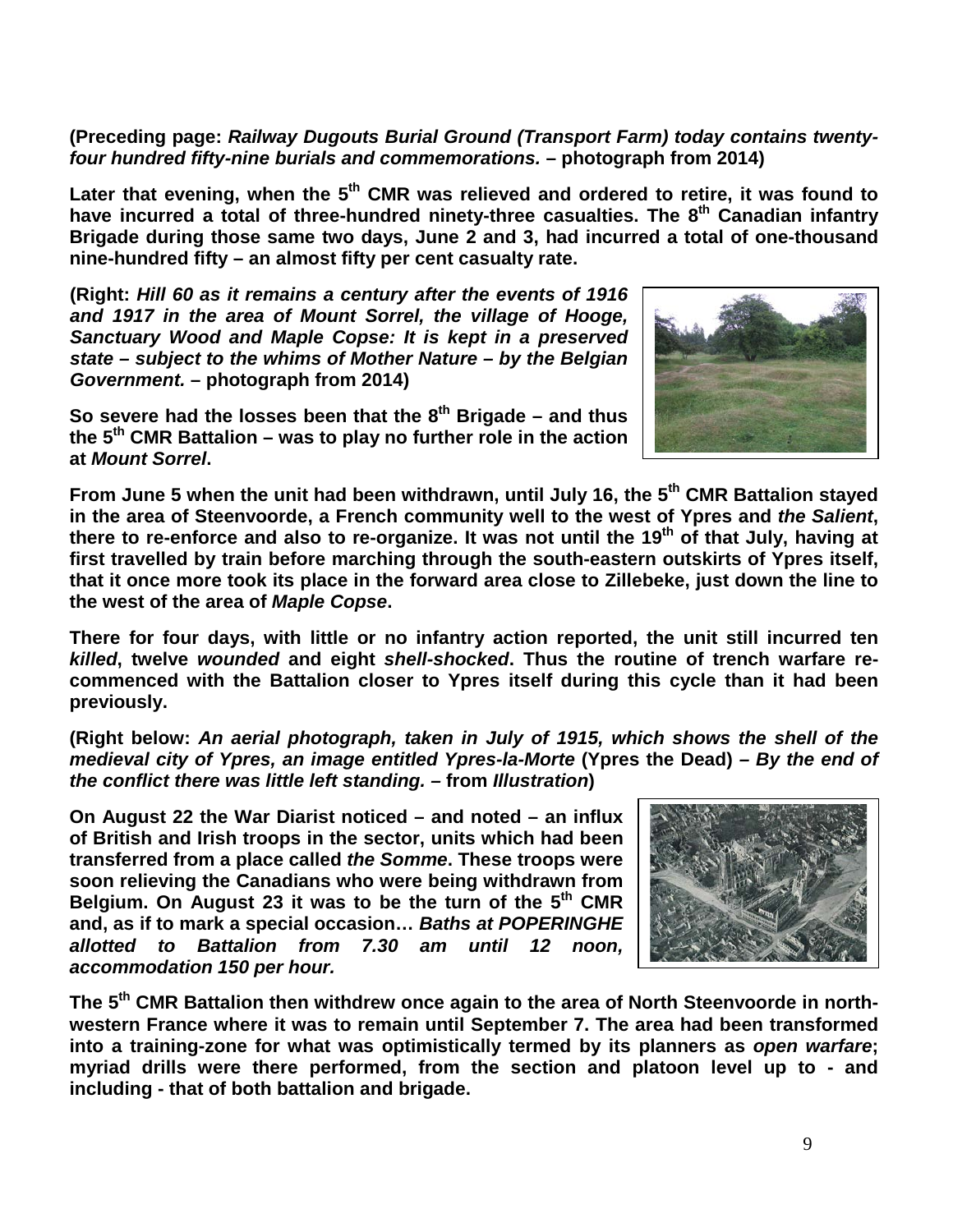**On that September 7 the thirty-seven officers and eight-hundred ninety** *other ranks* **of the 5th Battalion, Canadian Mounted Rifles, were taken by bus to board a train at Bavinghove Station for the journey south.**

**(Right below:** *A number of the public London busses were requisitioned as troop transport during the Great War. Here one is being used by some lucky troops while others, to the right, are obliged to continue on foot***. – from** *Illustration***)**

**The train pulled out of Bavinghove Station at nine minutes to ten on that evening and pulled** *into* **the station at Candas at eight o'clock the next morning. After breakfast in a field there then began a march which was to last some five days and which would end on September 12 in Brigade Reserve at La Boisselle\*, the remnants of a village just to the east of the provincial town and centre of Albert.**

*\*Today the village of La Boisselle is known for the huge crater which remains there a century after the detonation of the largest of the nineteen mines exploded just prior to the attack of July 1. At the time it had perhaps been history's largest man-made explosion. The crater, now more than a hundred years old, is still impressive, even today.*

**(Right:** *The aforementioned Lochnagar Crater caused by the mine – apparently the largest man-made explosion in history up until that date – detonated at La Boisselle* **– photograph from 2011(?))**

**By that September of 1916, the** *First Battle of the Somme* **had been ongoing for two months. It had begun with the disastrous attack of July 1, the assault having cost the British Army fiftyseven thousand casualties – in the short space of only four hours - of which some nineteen-thousand dead.** 

**(Right:** *Canadian soldiers at work carrying water in the centre of Albert, the already-damaged basilica in the background* **– from**  *Illustration***)**

**On that first day of** *First Somme***, all but two small units of the attacking divisions had been troops from the British Isles, those exceptions being the two-hundred men of the Bermuda Rifles serving in the Lincolnshire Regiment, and the eight-hundred personnel of the 1st Battalion of the Newfoundland Regiment which was to lose so heavily on July 1, 1916, at a place called Beaumont-Hamel.**







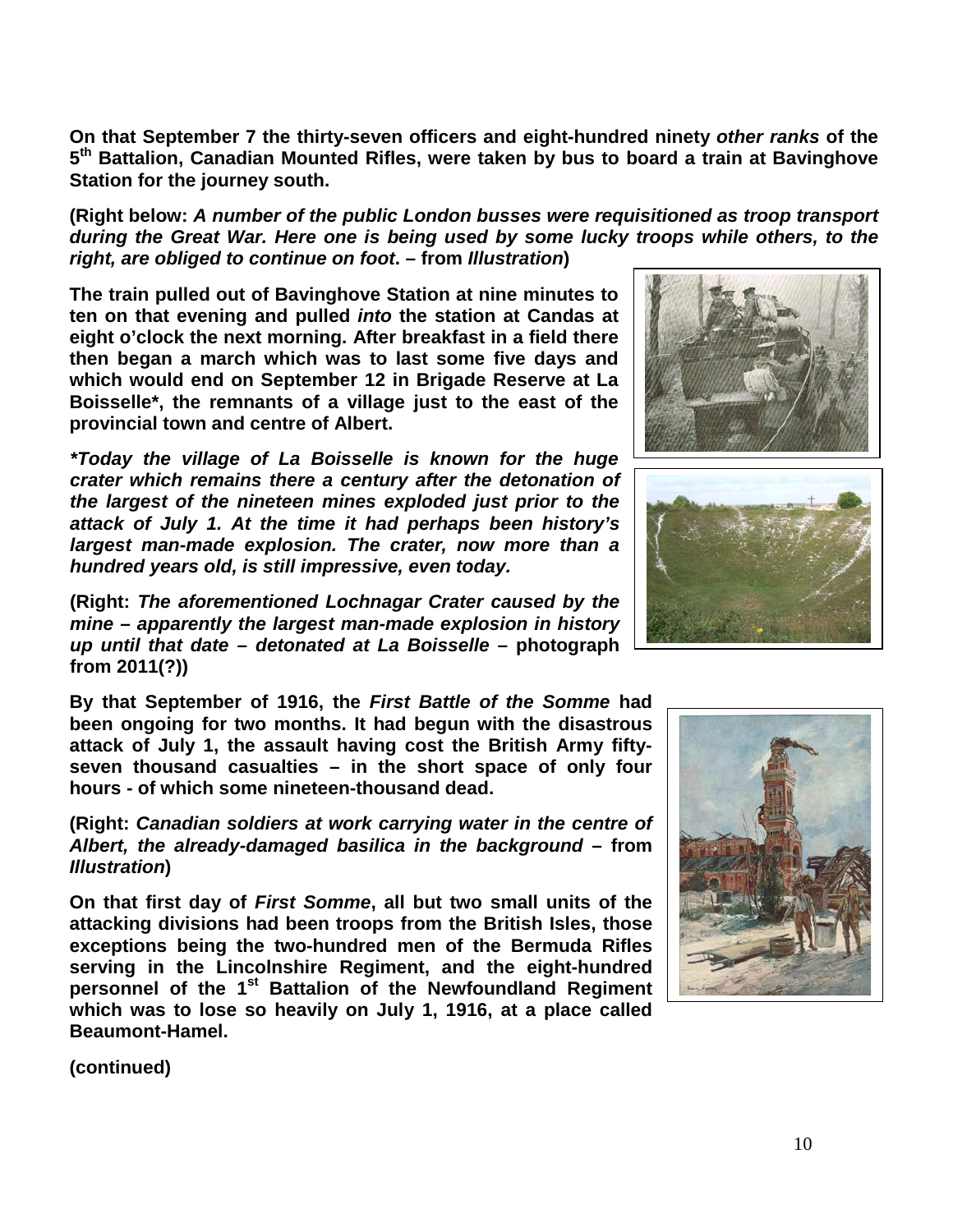**As the battle had progressed, other troops, from the Empire (***Commonwealth***), were brought in; at first it had been the South African Brigade (July 15), then the Australians and New Zealanders (July 23) before the Canadians had entered the fray on August 30 to become part of a third general offensive.** 

**Their first major collective contribution was to be in the area of the two villages of Flers and Courcelette.**

**(Right:** *An image purporting to be that of a Canadian officer giving instructions to those under his command prior to the attack at Flers-Courcelette (see below), September 1916***. – from**  *The War Illustrated***)**

**It was early on the morning of September 14 that the 5th Battalion CMR finished relieving the 4th CMR whose place it then took in the lines and from where it was to advance on the next morning.** 

**(Right:** *The Canadian Memorial which stands to the side of the Albert-Bapaume Road near the village of Courcelette* **– photograph from 2015)**

**The Battalion had been…** *ordered to attack and consolidate, with two companies, the German trenches…and to bomb down…the trenches and establish blocks. These trenches to be held by Infantry Posts as they were cleared by the bombers…* **(Excerpt from the 8th Canadian Infantry Brigade War Diary).** 

**During the time of the relief and also for the remainder of that September 14, the Germans reacted violently to the intense movement and to the obvious offensive preparations ongoing on the Canadian side of** *No-Man's-Land***. Trooper Golden's unit was to incur a number of casualties during the day.** 

*By 4.00 a.m. all assaulting troops were in positions, and all details in regard to the attack completed…6.20 a.m.. As soon as the barrage lifted the 5th CMR BATTALION attacked in two waves and two full Sections of Battalion bombers…*

**(Right:** *The village of Courcelette seen from the north just over a century after the events of the First Battle of the Somme* **– photograph from 2017)**

*Objective was reached with few casualties. The trenches were found to have been well manned. Twenty prisoners and three machine guns were taken, about 250 Germans were bayonetted and a large number retreated overland to FABECK GRABEN and were caught by our Machine gun fire* **(8th Canadian Infantry Brigade War Diary)…**





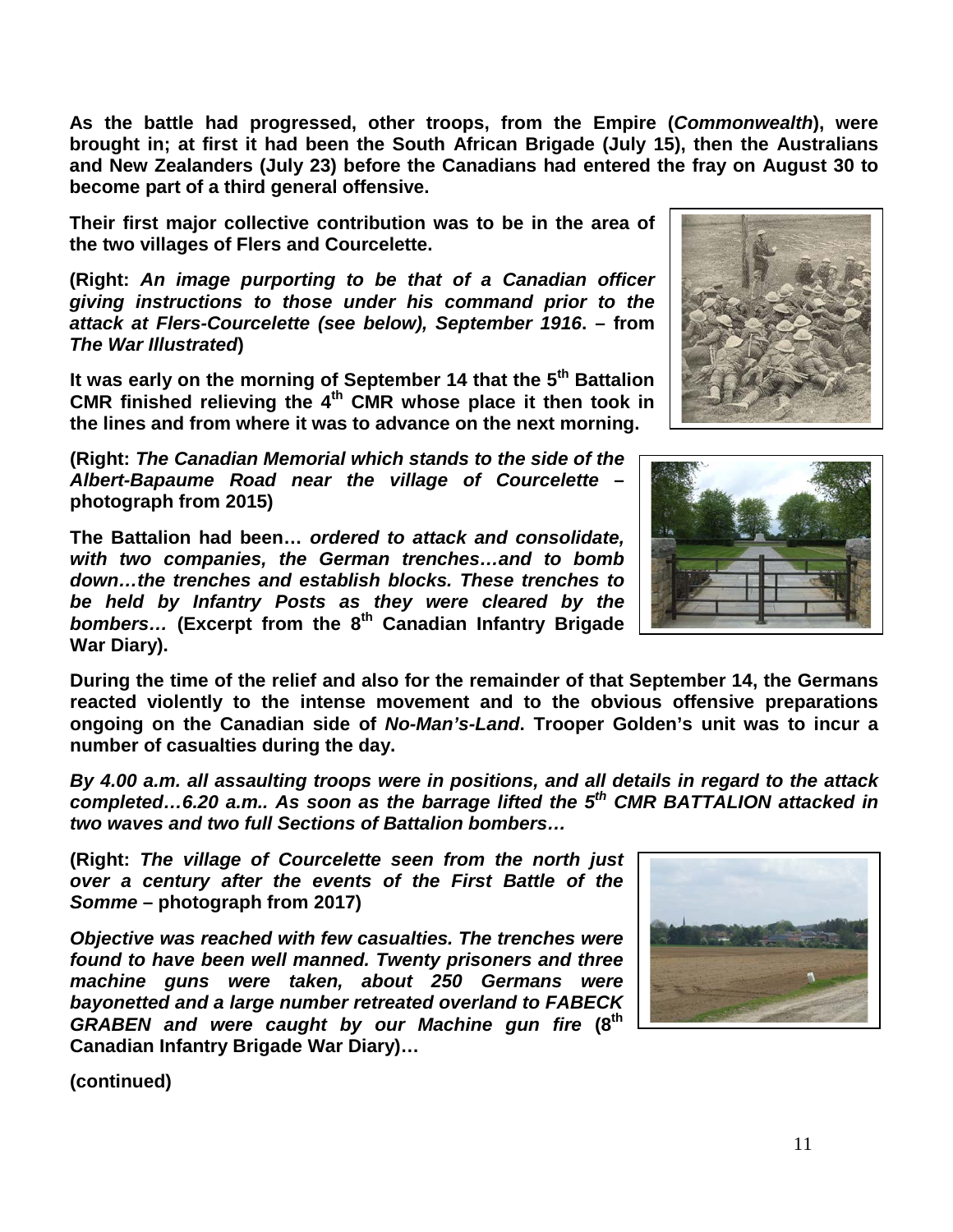**This somewhat positive appraisal of events by the War Diarist notwithstanding, the** *few casualties* **that the Battalion had incurred totalled two-hundred seventy-seven** *killed***,** *wounded* **and** *missing* **during the day. The 5th CMR Battalion thereupon remained in its newly-won positions until the following evening when it had been relieved under cover of darkness and was able to retire to the large military camp at the**  *Brickfields* **(***La Briqueterie***) in the outskirts of Albert.**



**(Right above:** *Wounded at the Somme being transported in hand-carts from the forward area for further medical attention* **– from** *Le Miroir***)**

From then until the end of the month, the 5<sup>th</sup> Battalion, CMR, was kept in reserve, largely in **the area of Bouzincourt. Nevertheless, while out of range of most German ordnance, there was little rest and the personnel was kept busy, much of the time in road construction; even while the 1st and 2nd Canadian Divisions were once more on the offensive and the 8th Canadian Infantry Brigade was in reserve, the Battalion's services were not called upon.**

It was finally on September 27 that the 5<sup>th</sup> Battalion CMR was ordered up to the forward **area once more, whereupon it moved on its way to relieve the 1st Battalion CMR in the front line on September 30.** 

**Further orders were awaiting the unit:** *Tomorrow afternoon at about 3 pm we are to attack, capture and consolidate a line of German trench known as REGINA TRENCH. As the front of our objective is well wired the artillery have been heavily engaged today endeavouring to cut the wire. Patrols are to be pushed out as far as possible after dark and report on the cutting. All ranks keyed up and in fine spirits, very eager to attack* **(5th CMR Battalion War Diary – excerpt from entry of September 30).**

**On October 1 the 5th Battalion CMR attacked as planned and initially achieved some success, certain German positions being overrun and captured. However, much of the wire that the artillery had been engaged in destroying the day before still remained uncut;** *this* **and several enemy counter-attacks put increasing pressure on those in the captured German positions.**

**(Right above:** *Regina Trench Cemetery and some of the area surrounding it which was finally wrested from the Germans by Canadian troops in November of 1916* **– photograph from 2014)**

**Much of the newly-won terrain was re-taken by the enemy, the Canadian survivors obliged to retreat to their former positions;** *Regina Trench* **itself was to remain – apart from a few hours later during that month, on October 27 – in German hands until November 11.**